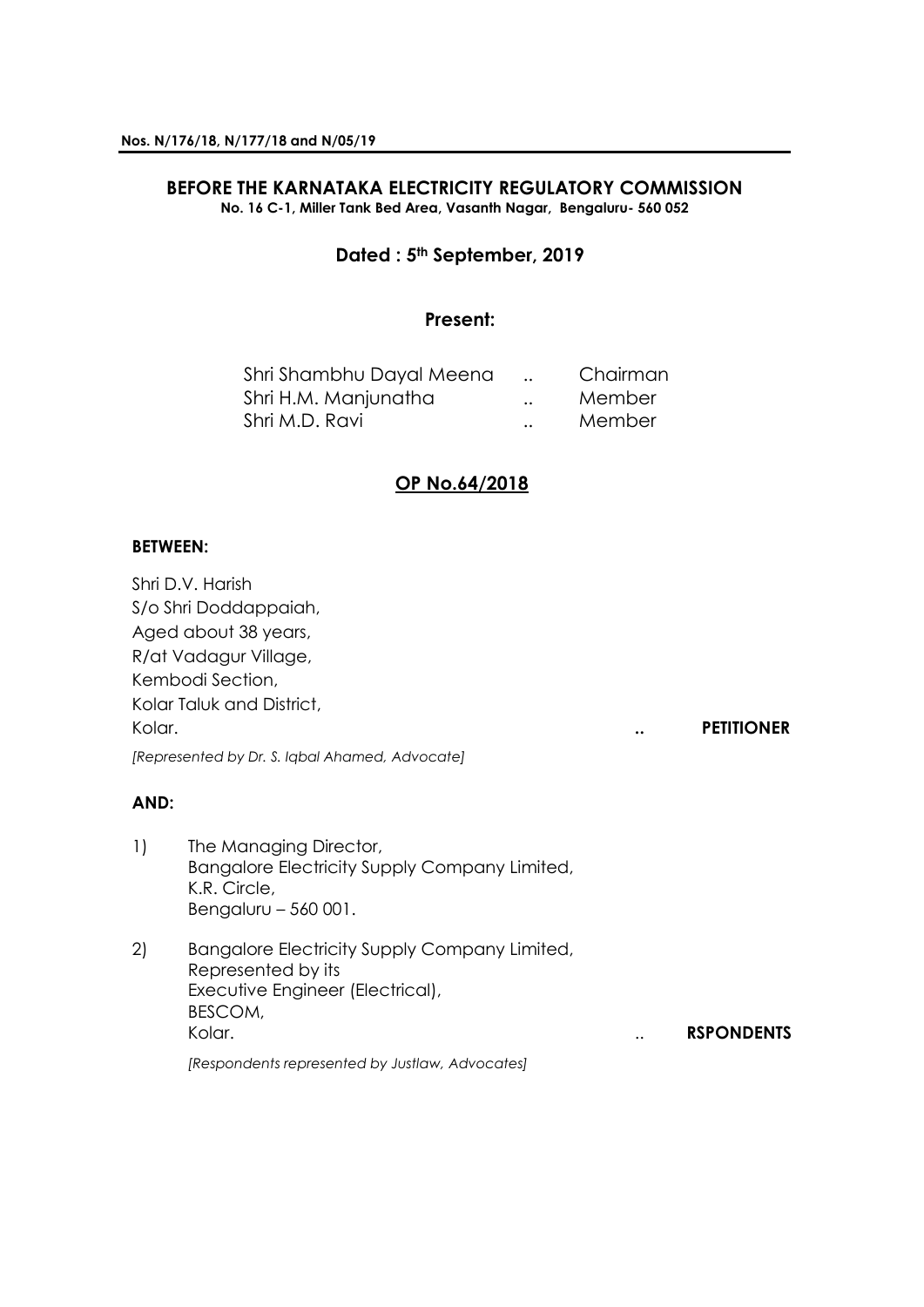## **OP No.65/2018**

**\_\_\_\_\_\_\_\_\_\_\_\_\_\_\_\_\_\_\_\_\_\_\_\_\_\_\_\_\_\_\_\_\_\_\_\_\_\_\_\_\_\_\_\_\_\_\_\_\_\_\_\_\_\_\_\_\_\_\_\_\_\_\_\_\_\_\_\_\_\_\_\_\_\_\_\_\_\_\_\_\_\_\_\_\_\_\_\_\_\_\_\_\_\_\_**

#### **BETWEEN:**

Shri D.V. Harish S/o Shri Doddappaiah, Aged about 38 years, R/at Vadagur Village, Kembodi Section, Kolar Taluk and District, Kolar. **.. PETITIONER** *[Represented by Dr. S. Iqbal Ahamed, Advocate]*

# **AND:**

- 1) The Managing Director, Bangalore Electricity Supply Company Limited, K.R. Circle, Bengaluru – 560 001.
- 2) Bangalore Electricity Supply Company Limited, Represented by its Executive Engineer (Electrical), BESCOM, Kolar. .. **RSPONDENTS** *[Respondents represented by Justlaw, Advocates]*

# **OP No.02/2019**

### **BETWEEN:**

Shri D.V. Harish S/o Shri Doddappaiah, Aged about 38 years, R/at Vadagur Village, Kembodi Section, Kolar Taluk and District, Kolar. **.. PETITIONER**

*[Represented by Dr. S. Iqbal Ahamed, Advocate]*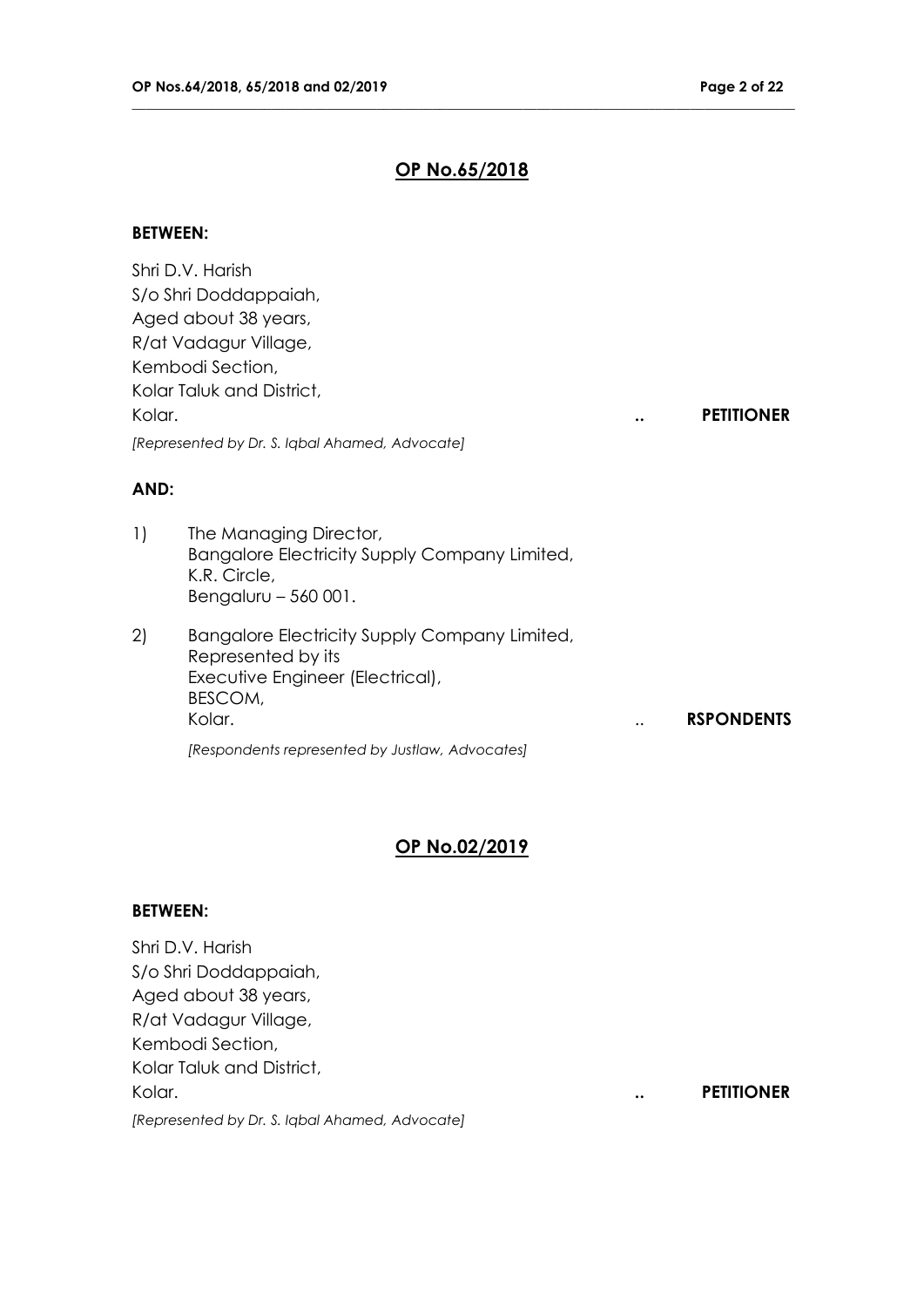## **AND:**

- 1) The Managing Director, Bangalore Electricity Supply Company Limited, K.R. Circle, Bengaluru – 560 001.
- 2) Bangalore Electricity Supply Company Limited, Represented by its Executive Engineer (Electrical), BESCOM, Kolar. .. **RSPONDENTS** *[Respondents represented by Justlaw, Advocates]*

# **COMMON ORDERS**

**- - - - - -**

- 1) In the above Petitions, the parties are the same and the questions of law and facts involved are also the same. Therefore, this Common Order is passed in all the three Petitions. The contents and Exhibit Numbers of different documents, produced by the parties in all these cases, are almost similar.
- 2) OP No.64/2018 is filed by the Petitioner under Sections 86(1)(f) of the Electricity Act, 2003, praying to:
	- "(a) Declare that the Petitioner bearing RR No.KBP.108 is entitled to a tariff of Rs.9.56 per unit for the power delivered to the Respondent No.2 as per the Power Purchase Agreement (PPA) dated 02.12.2015, from the Commercial Operation Date of the Project April, 2017, for the entire term of the PPA;
	- (b) Direct the Respondent No.2 to revise the bills and make payment of the tariff of Rs.9.56 per unit for the power delivered from the Petitioner Project bearing RR No.KBP.108 as per the PPA dated 02.12.2015 from April, 2017 along with 18% interest per month as agreed under PPA, from the date of supply upto the date of correct payment;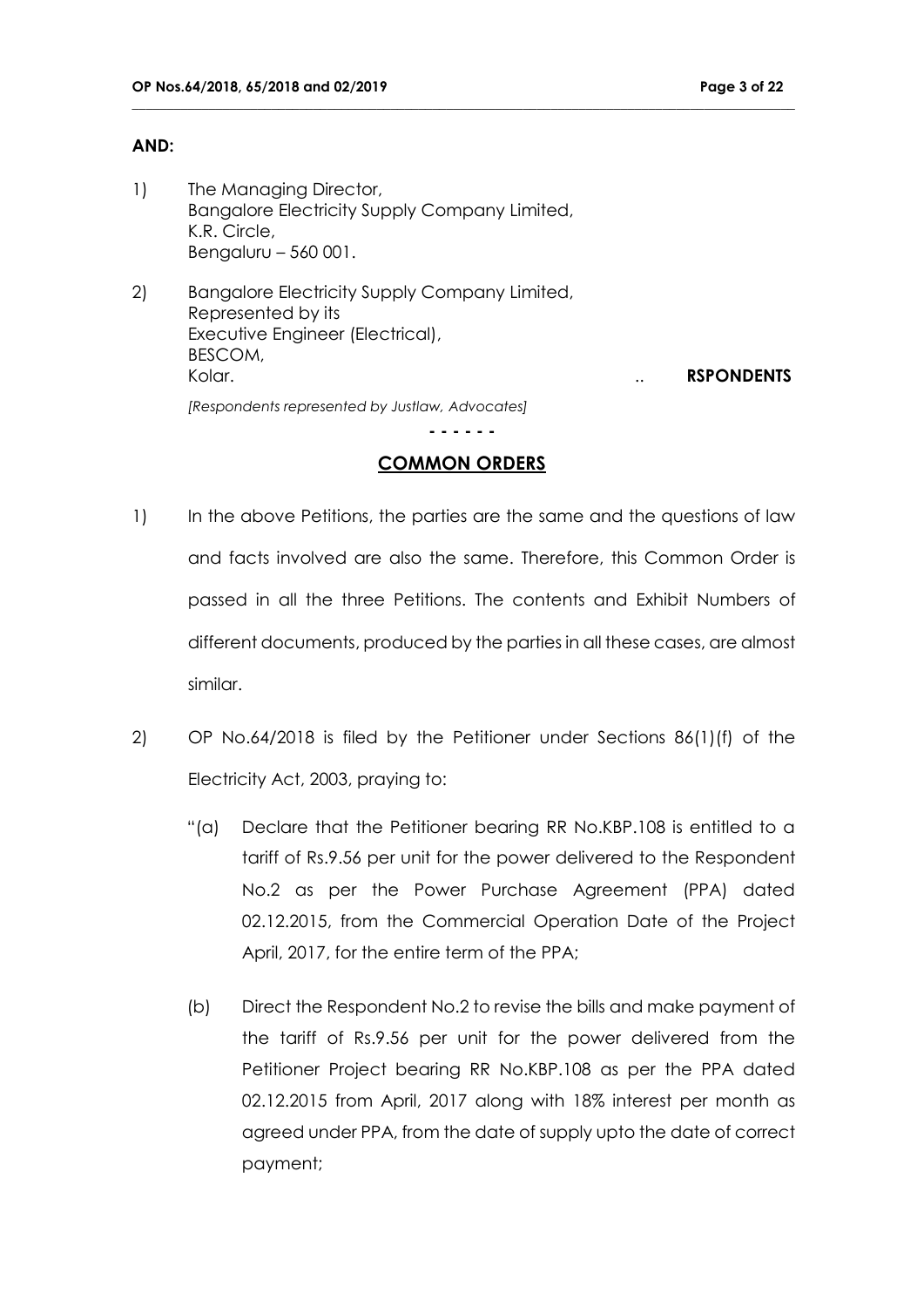- (c) Issue any Order or direction as this Hon'ble Court deems fit in the facts and circumstances."
- 3) OP No.65/2018 is filed by the Petitioner under Sections 86(1)(f) of the Electricity Act, 2003, praying to:

- "(a) Declare that the Petitioner bearing RR No.KBP.181 is entitled to a tariff of Rs.9.56 per unit for the power delivered to the Respondent No.2 as per the Power Purchase Agreement (PPA) dated 02.12.2015, from the Commercial Operation Date of the Project April, 2017, for the entire term of the PPA;
- (b) Direct the Respondent No.2 to revise the bills and make payment of the tariff of Rs.9.56 per unit for the power delivered from the Petitioner Project bearing RR No.KBP.181 as per the PPA dated 02.12.2015 from April, 2017 along with 18% interest per month as agreed under PPA, from the date of supply upto the date of correct payment;
- (c) Issue any Order or direction as this Hon'ble Court deems fit in the facts and circumstances."
- 4) OP No.02/2019 is filed by the Petitioner under Sections 86(1)(f) of the Electricity Act, 2003, praying to:
	- "(a) Declare that the Petitioner bearing RR No.KRP.659 is entitled to a tariff of Rs.9.56 per unit for the power delivered to the Respondent No.2 as per the Power Purchase Agreement (PPA) dated 02.12.2015, from the Commercial Operation Date of the Project April, 2017, for the entire term of the PPA;
	- (b) Direct the Respondent No.2 to revise the bills and make payment of the tariff of Rs.9.56 per unit for the power delivered from the Petitioner Project bearing RR No.KRP.659 as per the PPA dated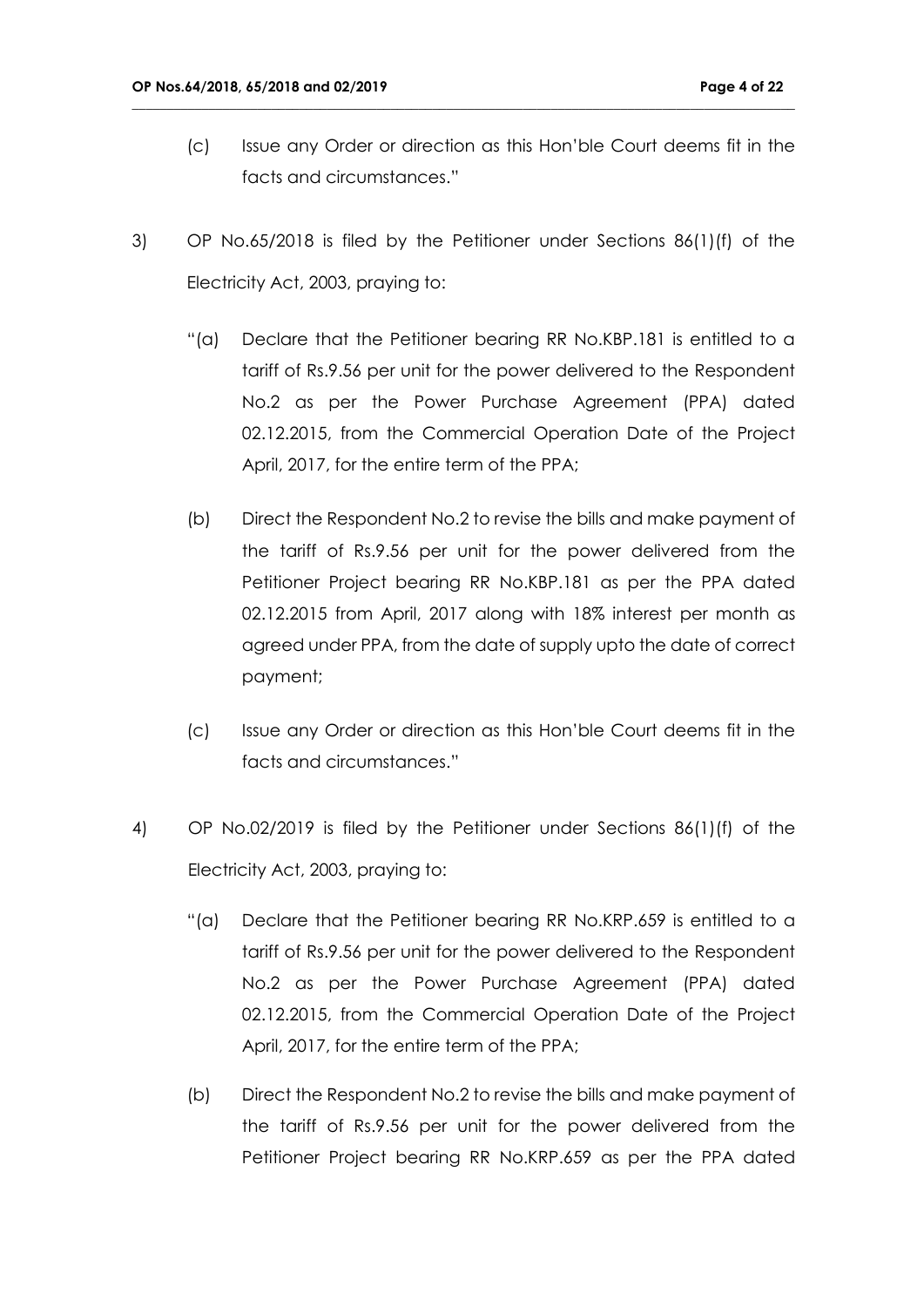02.12.2015 from April, 2017 along with 18% interest per month as agreed under PPA, from the date of supply upto the date of correct payment;

- (c) Issue any Order or direction as this Hon'ble Court deems fit in the facts and circumstances."
- 5) The material facts, stated by the Petitioner in the above the Petitions, may be stated as follows:

**\_\_\_\_\_\_\_\_\_\_\_\_\_\_\_\_\_\_\_\_\_\_\_\_\_\_\_\_\_\_\_\_\_\_\_\_\_\_\_\_\_\_\_\_\_\_\_\_\_\_\_\_\_\_\_\_\_\_\_\_\_\_\_\_\_\_\_\_\_\_\_\_\_\_\_\_\_\_\_\_\_\_\_\_\_\_\_\_\_\_\_\_\_\_\_**

(a) That, the Respondents (BESCOM) issued the "Consumer Guidelines for availing Grid Connectivity of Solar Roof Top PV systems in BESCOM on Net Metering Basis." As per the said guidelines, the Respondents invited the interested parties to install the Solar Roof Top Photo Voltaic (SRTPV) Systems. The Petitioner applied for approval for installation of three units of SRTPV System of 500 kWp capacity each. The Respondents granted approvals dated 02.12.2015, in format No.6 (ANNEXURE-B), for installation of three units of 500 kWp SRTPV System, connected to RR Nos.KBP-108, KBP-181 and KRP-659. In respect of these three units of SRTPV System, the Petitioner entered into three separate Power Purchase Agreements (PPAs) dated 02.12.2015 (ANNEXURE-A) with the Respondents, for sale of net metered energy, at Rs.9.56 per unit, subject to the terms and condition stated in the PPAs. The claims made in OP Nos.64/2018, 65/2018 and 02/2019, related to these three PPAs concerned with RR Nos.KBP-108, KBP-181 and KRP-659, respectively. [*By mistake, the Petitioner has produced the PPA concerned with RR No.KBP-181 in OP No.64/2018, instead of producing it in OP No.65/2018. Similarly, the Petitioner has produced the*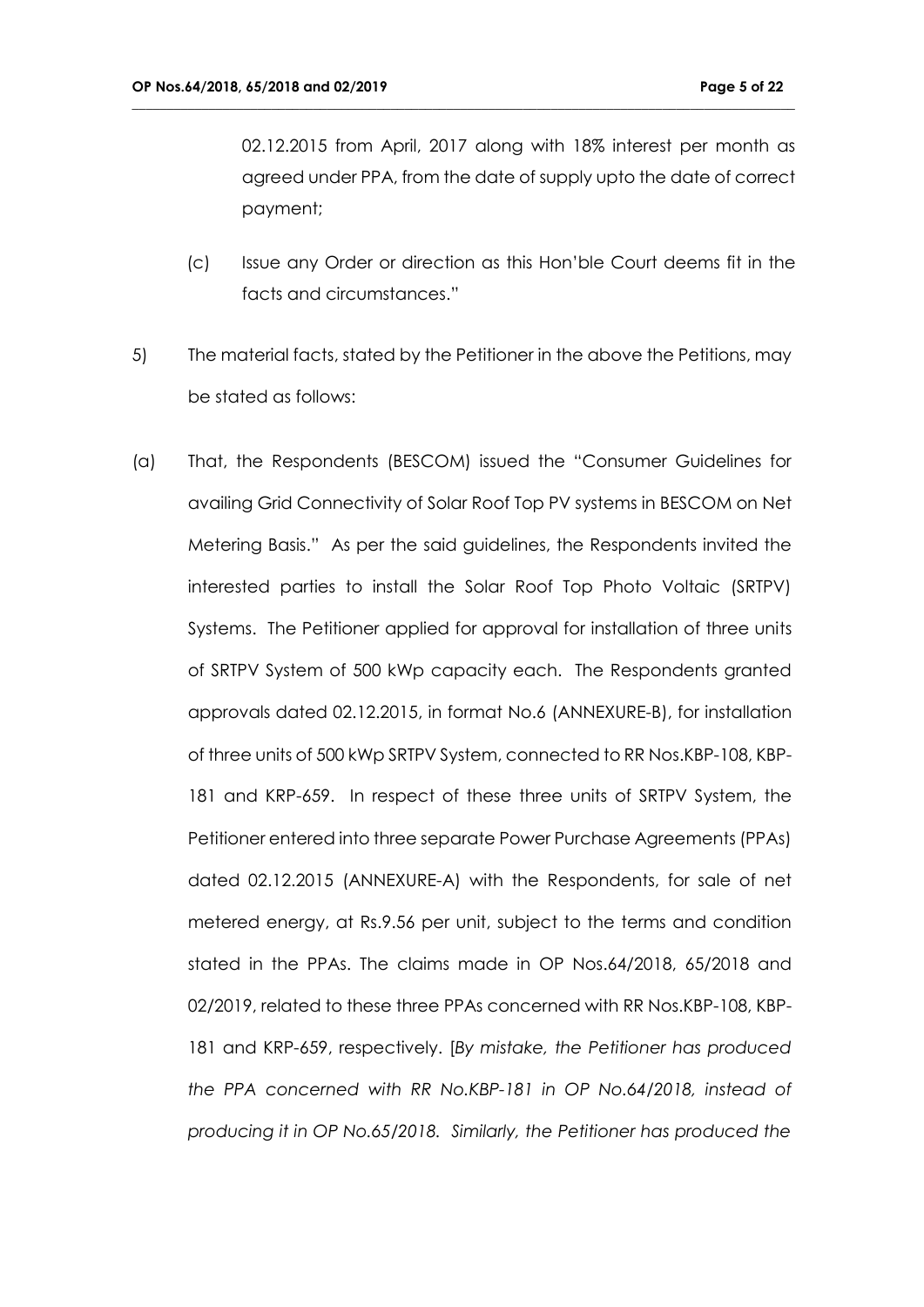*PPA concerned with RR No.KBP-108 in OP No.65/2018, instead of producing it in OP No.64/2018.]*

- (b) That, the approvals dated 02.12.2015, issued by the Respondents for installing the SRTPV Systems, stated that the approvals were valid for 180 days from the date of issuance of the approvals and the SRTPV systems shall be commissioned within this period, failing which the approvals would be treated as cancelled.
- (c) That, the Projects were unique and the execution, procurement and modalities of the Projects took time, thereby, at the Petitioner's request, the 2nd Respondent, vide letters dated 11.05.2016 (ANNEXURE-C), granted extension of one year's time from 11.05.2016, for commissioning the SRTPV Systems.
- (d) That the Petitioner has completed the installation of the SRTPV Systems, well within the extended period and vide the letters dated 18.01.2017 (ANNEXURE-D), has intimated the 2nd Respondent about the completion of the installation of the SRTPV Systems and sought for the Form No.7 approval.
- (e) That, the 2nd Respondent, vide letters dated 08.03.2017 (ANNEXURE-E), has accorded approval for conversion of LT to HT Power Supply Line, to RR Nos.KBP-108, KBP-181 and KRP-659. That, the Petitioner made payments, as advised and obtained Payment Certificates dated 13.03.2017 (ANNEXURE-F) and also obtained the Certificates dated 13.03.2017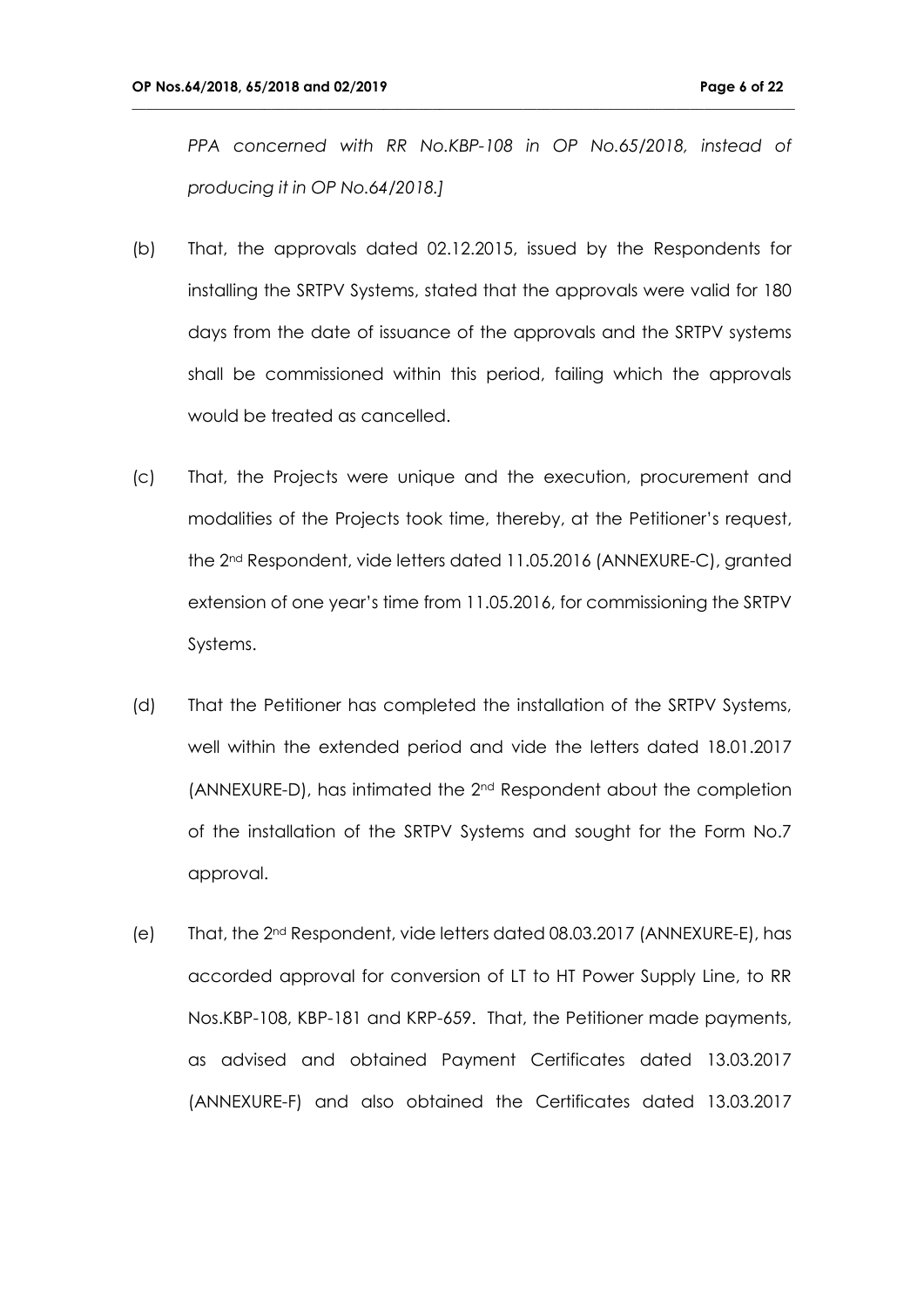(ANNEXURE-G), according administrative approval for conversion of LT to HT Power Supply, under self-execution.

- (f) That, the Chief Electrical Inspectorate (CEIG) conducted an inspection of the SRTPV Systems of the Petitioner and issued the Electrical Safety Approvals for the SRTPV Systems relating to RR Nos.KBP-108, KBP-181 and KRP-659. The said Approvals (ANNEXURE-H) are dated 24.03.2017,  $31.03.2017$  and  $21.03.2017$ , respectively. That, the  $2^{nd}$  Respondent also issued instructions to the Executive Engineer (Ele) concerned, to do the pre-commissioning tests of the SRTPV Systems, vide letters dated 25.03.2017, 01.04.2017 and 22.03.2017, respectively (ANNEXURE-J). That, the 2nd Respondent accorded approval for purchase and installation of LT Meters of the SRTPV Systems, vide letters dated 27.03.2017, 31.03.2017 and 27.03.2017, respectively (ANNEXURE-K).
- (g) That, the Petitioner, after obtaining all the clearances, started exporting power to the Grid, from the month of April, 2019 and submitted the Bills for the same in the month of May, 2017 (ANNEXURE-L).
- (h) That, as per the PPAs, the Petitioner was entitled for payment of Rs.9.56 per unit, but, however, the Respondents have arbitrarily reduced the tariff to Rs.5.20 per unit and that, till date, no amount has been paid to the Petitioner. Hence, the Petitioner has filed the present Petitions, viz., OP Nos.64/2018 and 65/2018 on 18.07.2018 and OP No.02/2019 on 09.01.2019.
- 6) After filing the Petitions in OP Nos.64/2018 and 65/2018, the Petitioner has produced the Commissioning Certificates of the SRTPV Systems,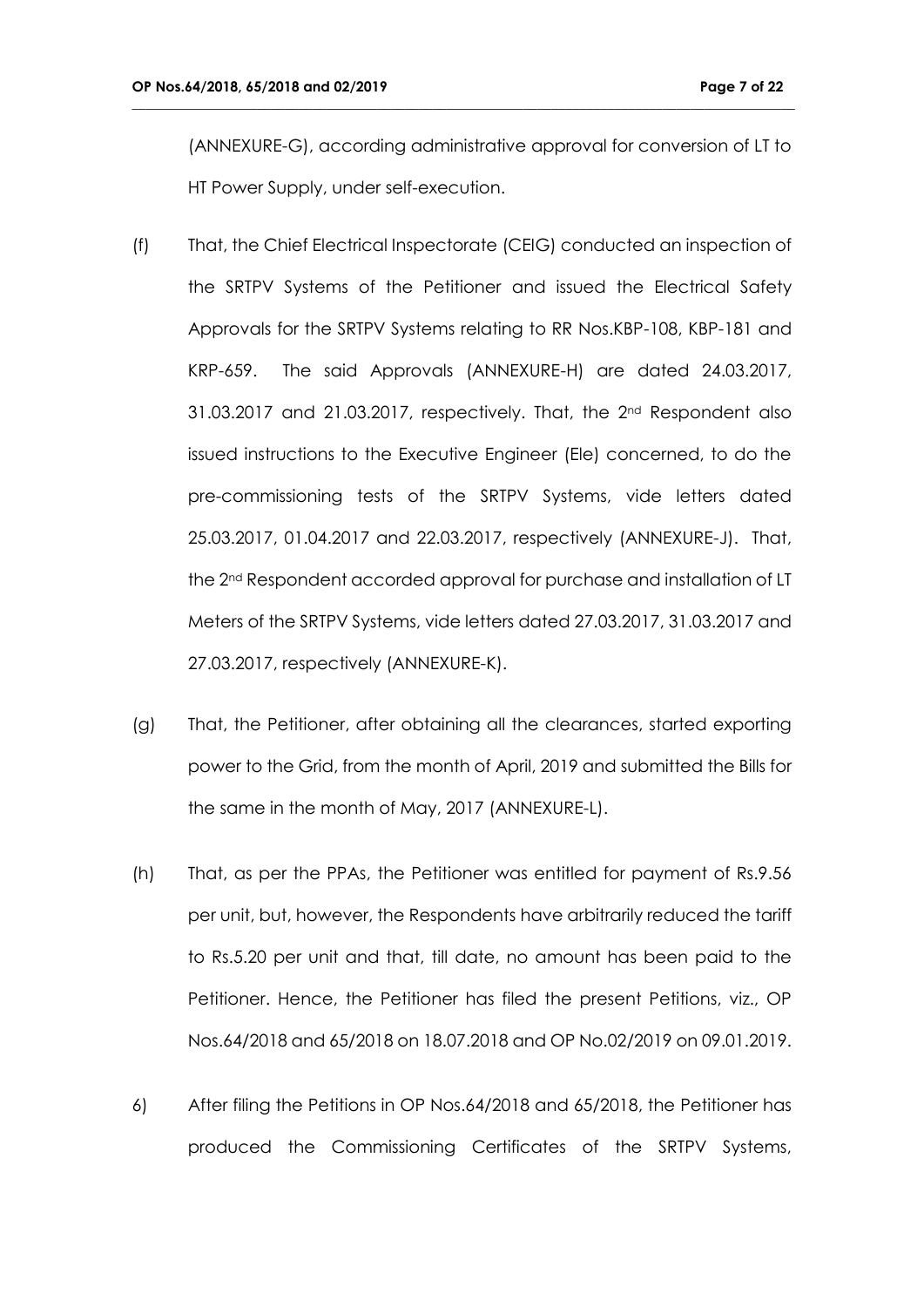evidencing that the said Systems were commissioned on 31.03.2017 and 03.04.2017, respectively. In OP No.02/2019, it is submitted by the Petitioner that, the SRTPV System involved in this case was also commissioned on 31.03.2017. On the Applications of the Petitioner, filed in OP Nos.64/2018 and 65/2018, requesting for a direction to the Respondents for making interim payments for the energy having been supplied, the Commission, on 25.10.2018, fixed an Interim Tariff of Rs.5.20 per unit.

- 7) Upon Notice, the Respondents appeared through their counsel and filed a common Statement of Objections in each of the Petitions. The defence taken by the Respondents, in all these Petitions, is similar. The defence of the Respondents may be stated as follows:
- (a) That, vide Official Memorandum (OM) dated 30.12.2016 (ANNEXURE-R2), the three PPAs, executed between the parties, were cancelled, as the Petitioner had failed to commission the SRTPV Systems, within 180 days from the date of execution of the PPAs.
- (b) The Respondents have admitted the issuance of the letters of approval dated 11.05.2016 (ANNEXURE-C), according extension of one year's time from 11.05.2016, for commissioning the SRTPV Systems.
- (c) That, this Commission, in the Generic Tariff Order dated 02.05.2016, has clearly stated that, no further extension ought to be given to the SRTPV Plant Owners, who have not commissioned their Plants within 180 days and have not executed the PPAs as per the Tariff Order dated 10.10.2013, at the tariff of Rs.9.56 per unit. That, thereafter, the Commission, vide letter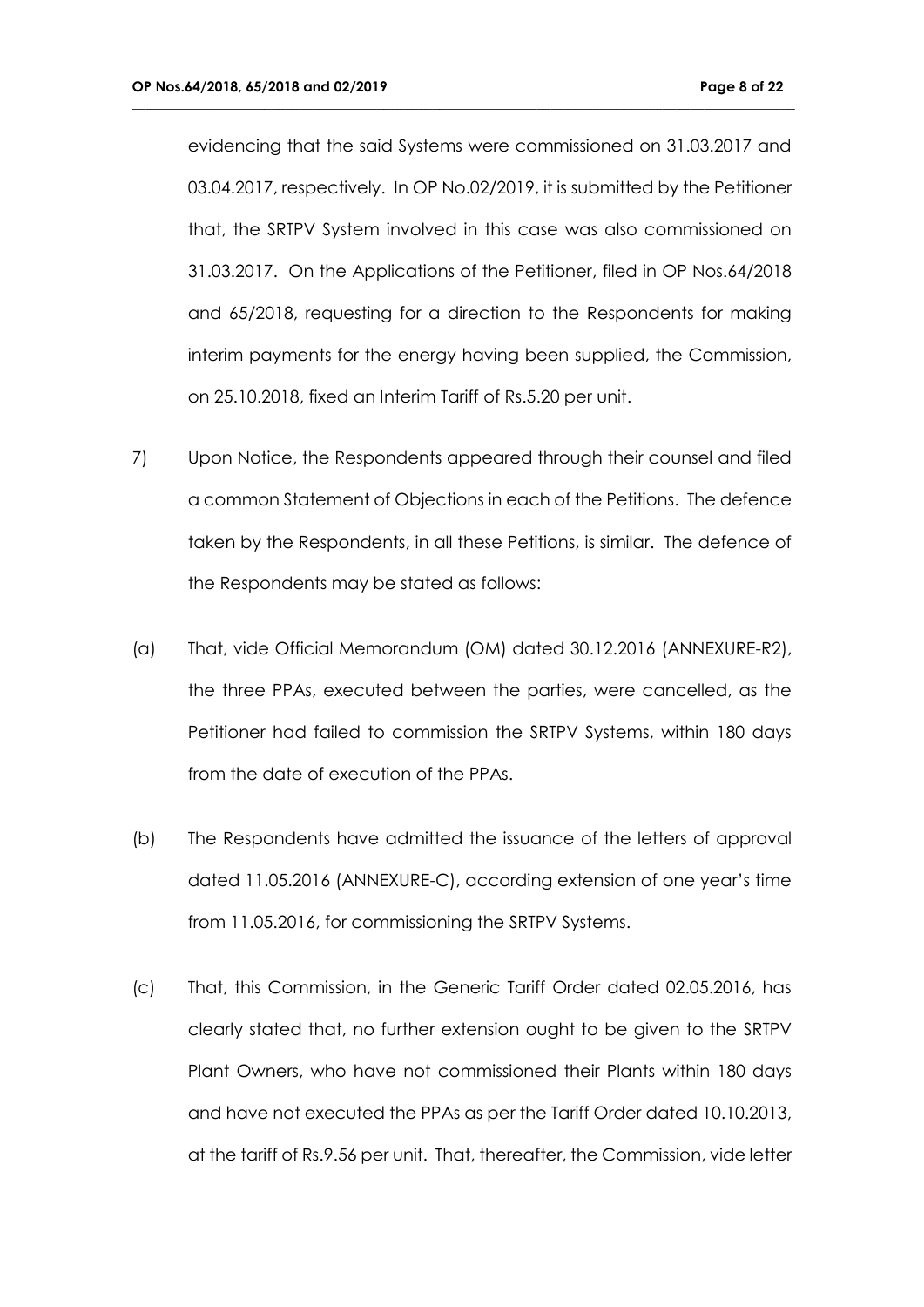dated 27.09.2016, directed the Respondents, not to grant any extension of time for commissioning of the SRTPV Systems.

- (d) That, vide OM dated 18.05.2016 (ANNEXURE-R1), the Respondents have withdrawn their Circular dated 17.11.2015, which authorized them for granting of extension of time for commissioning the SRTPV Systems. That, the Petitioner is not entitled for extension of time, as per the Generic Tariff Order dated 02.05.2016 and the OM dated 18.05.2016. That, subsequent to the cancellation of the PPAs, vide OM dated 30.12.2016 (ANNEXURE-R2), the Petitioner, vide letters dated 18.01.2017, requested the Respondents to allow the Petitioner to commission the SRTPV Systems. That, in furtherance of the Petitioner's request, the Respondents, vide letters dated 01.02.2017 (ANNEXURE-R3), addressed to the Petitioner, allowed the Petitioner to commission the SRTPV Systems, in terms of the Generic Tariff Order dated 02.05.2016, passed by this Commission.
- (e) Subsequently, the Petitioner obtained the CEIG approvals, for Grid connectivity and accordingly, the SRTPV Systems in OP Nos.64/2018 and 02/2019 were synchronized on 31.03.2017 and the SRTPV System in OP No.65/2018 was synchronized on 03.04.2017.
- (f) That, as per the Guidelines issued by the Respondents for availing the Grid connectivity of the SRTPV System (ANNEUXRE-R4), the time allowed for commissioning of a SRTPV System was 180 days from the date of issuance of the approval for installing the SRTPV System. Further that, this Commission, in its letter dated 27.09.2016, addressed to all the Managing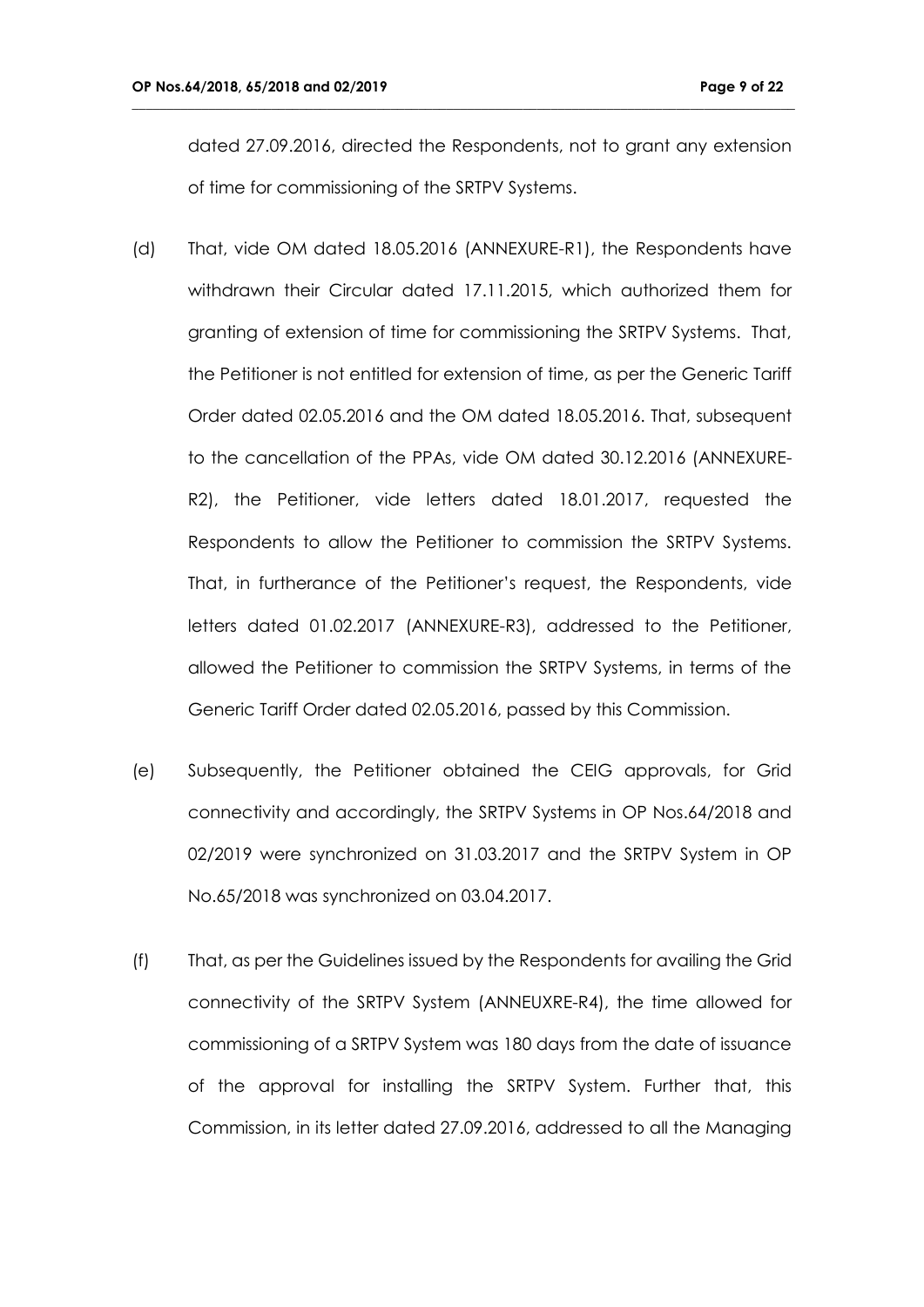Directors of the Electricity Supply Companies (ESCOMs), had instructed that, if there was any delay in commissioning of the Project, within six months' time specified, the Consumer concerned would be eligible for the revised tariff, as per this Commission's Generic Tariff Order dated 02.05.2016.

**\_\_\_\_\_\_\_\_\_\_\_\_\_\_\_\_\_\_\_\_\_\_\_\_\_\_\_\_\_\_\_\_\_\_\_\_\_\_\_\_\_\_\_\_\_\_\_\_\_\_\_\_\_\_\_\_\_\_\_\_\_\_\_\_\_\_\_\_\_\_\_\_\_\_\_\_\_\_\_\_\_\_\_\_\_\_\_\_\_\_\_\_\_\_\_**

- (g) Therefore, the Respondents have contended that, the Petitioner is not entitled to the tariff of Rs.9.56 per unit, as agreed to in the PPAs, but only to the revised tariff of Rs.5.20 per unit, as determined by this Commission in the Generic Tariff Order dated 02.05.2016, for the energy delivered to the Grid.
- 8) We have heard the learned counsel for the parties. The learned counsel for the Petitioner has also filed Written Arguments in all the Petitions.
- (a) The gist of the submissions of the learned counsel for the Petitioner may be stated as follows:

(i) That, the Executive Engineer (Ele), BESCOM, Kolar Division, had issued the approval letters dated 11.05.2016 (ANNEXURE-C), for installing the SRTPV Systems, in question, granting one year's time for commissioning the said Systems, from the date of issuance of the said approval letters. Further that, admittedly, the SRTPV Systems involved in OP Nos.64/2018 and 02/2019 were commissioned on 31.03.2017 and the SRTPV System involved in OP No.65/2018 was commissioned on 03.04.2017, well within the extended period, under the approval dated 11.05.2016. Further that, the letter dated 27.09.2016 (ANNEXURE-R5) of this Commission, does not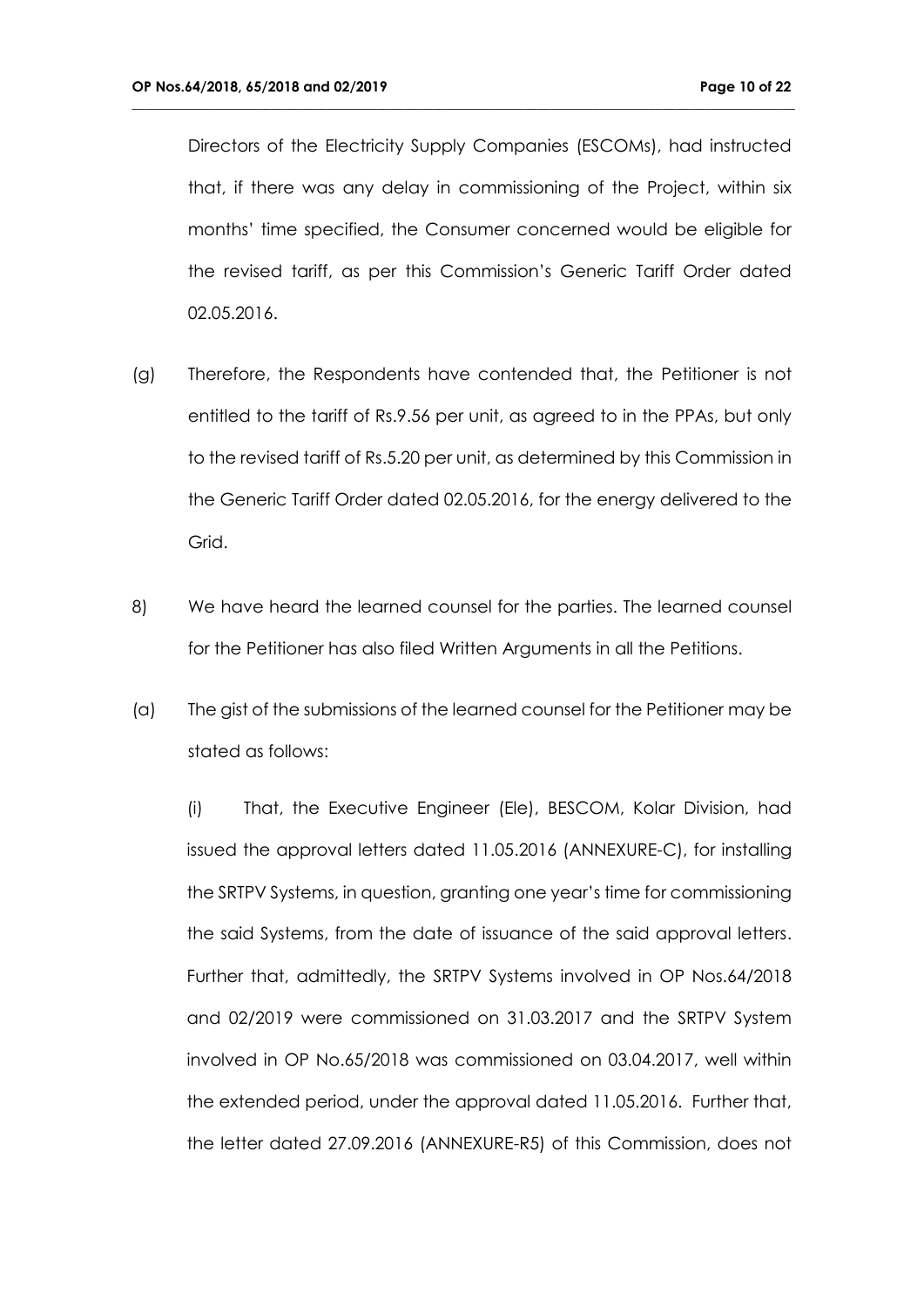direct to withdraw the extension of time already granted, for commissioning of any SRTPV System and to deny the tariff of Rs.9.56 per unit, granted in the PPAs, in the event the SRTPV Systems are commissioned within the extended time. That, therefore, the Petitioner is entitled to a tariff of Rs.9.56 per unit for the energy supplied. Further that, the act of the Respondents in withdrawing the earlier Circular dated 17.11.2015, by their OM dated 18.05.2016 (ANNEXURE-R1), does not affect the rights of the Petitioner. That, the Respondents cannot unilaterally cancel the PPAs, for the reasons stated in the OM dated 30.12.2016 (ANNEXURE-R2). That, the alleged cancellation of the PPAs is against the agreed terms and conditions of the PPAs, and as such, the said cancellation is illegal and void.

**\_\_\_\_\_\_\_\_\_\_\_\_\_\_\_\_\_\_\_\_\_\_\_\_\_\_\_\_\_\_\_\_\_\_\_\_\_\_\_\_\_\_\_\_\_\_\_\_\_\_\_\_\_\_\_\_\_\_\_\_\_\_\_\_\_\_\_\_\_\_\_\_\_\_\_\_\_\_\_\_\_\_\_\_\_\_\_\_\_\_\_\_\_\_\_**

(ii) That, having granted the extension of time for commissioning the Projects, for a period of one year from 11.05.2016, and the Petitioner having incurred huge amounts for installing the SRTPV Systems, on the assurance of extended time, the Respondents are, at this juncture, estopped from denying the extension of time, on any ground.

(iii) That, alternatively, without prejudice to the claim for the tariff of Rs.9.56 per unit, the Petitioner is entitled to the tariff of Rs.5.67 per unit, even as per the Generic Tariff Order dated 02.05.2016, because, the installed capacity of the SRTPV Systems in these Petitions is less than 500 kWp.

(b) The gist of the submissions of the learned counsel for the Respondents, may be stated as follows: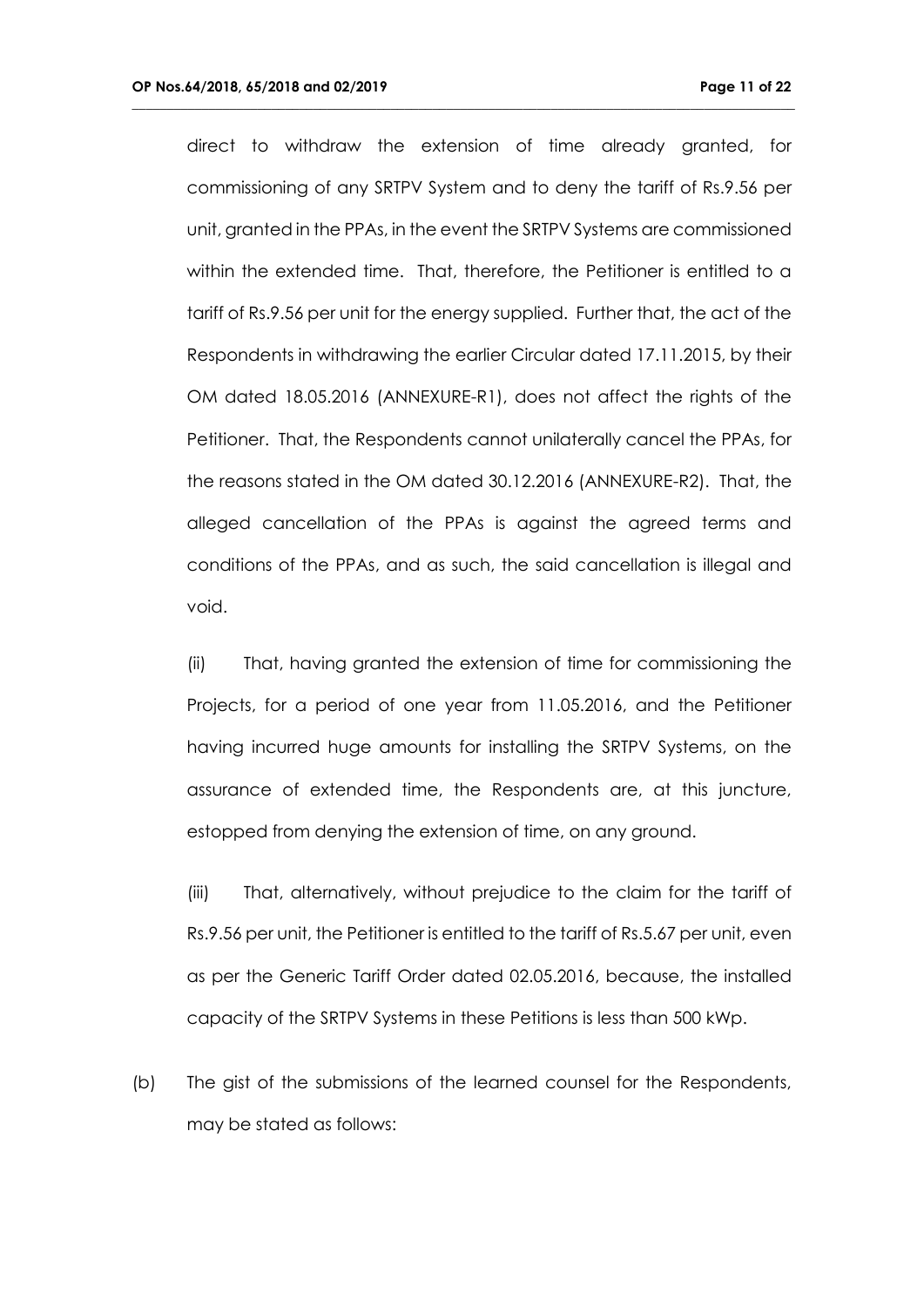(i) The learned counsel for the Respondents relied upon the view taken by this Commission, in its Order dated 28.05.2019 passed in OP No.08/2018, in the case of *Shri B.N. Chandrappa –Vs- BESCOM*, wherein this Commission has held that, the Respondent (BESCOM), therein, had no power to issue the Circular dated 17.11.2015. Therefore, the learned counsel contended that, the extension of one year's time, granted under letter dated 11.05.2016 (ANNEXURE-C), relying on the Circular dated 17.11.2015, for commissioning the SRTPV Systems of the Petitioner, is not valid. Therefore, according to the learned counsel for the Respondents, the cancellation of the PPAs was valid and at best, the Petitioner may be allowed the tariff of Rs.5.20 per unit, as per the Generic Tariff Order dated 02.05.2016 of this Commission.

**\_\_\_\_\_\_\_\_\_\_\_\_\_\_\_\_\_\_\_\_\_\_\_\_\_\_\_\_\_\_\_\_\_\_\_\_\_\_\_\_\_\_\_\_\_\_\_\_\_\_\_\_\_\_\_\_\_\_\_\_\_\_\_\_\_\_\_\_\_\_\_\_\_\_\_\_\_\_\_\_\_\_\_\_\_\_\_\_\_\_\_\_\_\_\_**

(ii) The learned counsel for the Respondents has opposed all other contentions raised by the learned counsel for the Petitioner.

- 9) From the pleadings and the rival contentions, the following issues would arise for our consideration, in these Petitions:
	- (1) Whether the Respondents (BESCOM) have power to issue the Circular dated 17.11.2015, authorizing them to grant extension of time, for completion of the installation works of the SRTPV Systems?
	- (2) Whether the extension of time granted, under the letters dated 11.05.2016 (ANNEXURE-C), subsequent to passing of the Generic Tariff Order dated 02.05.2016 by this Commission, is valid?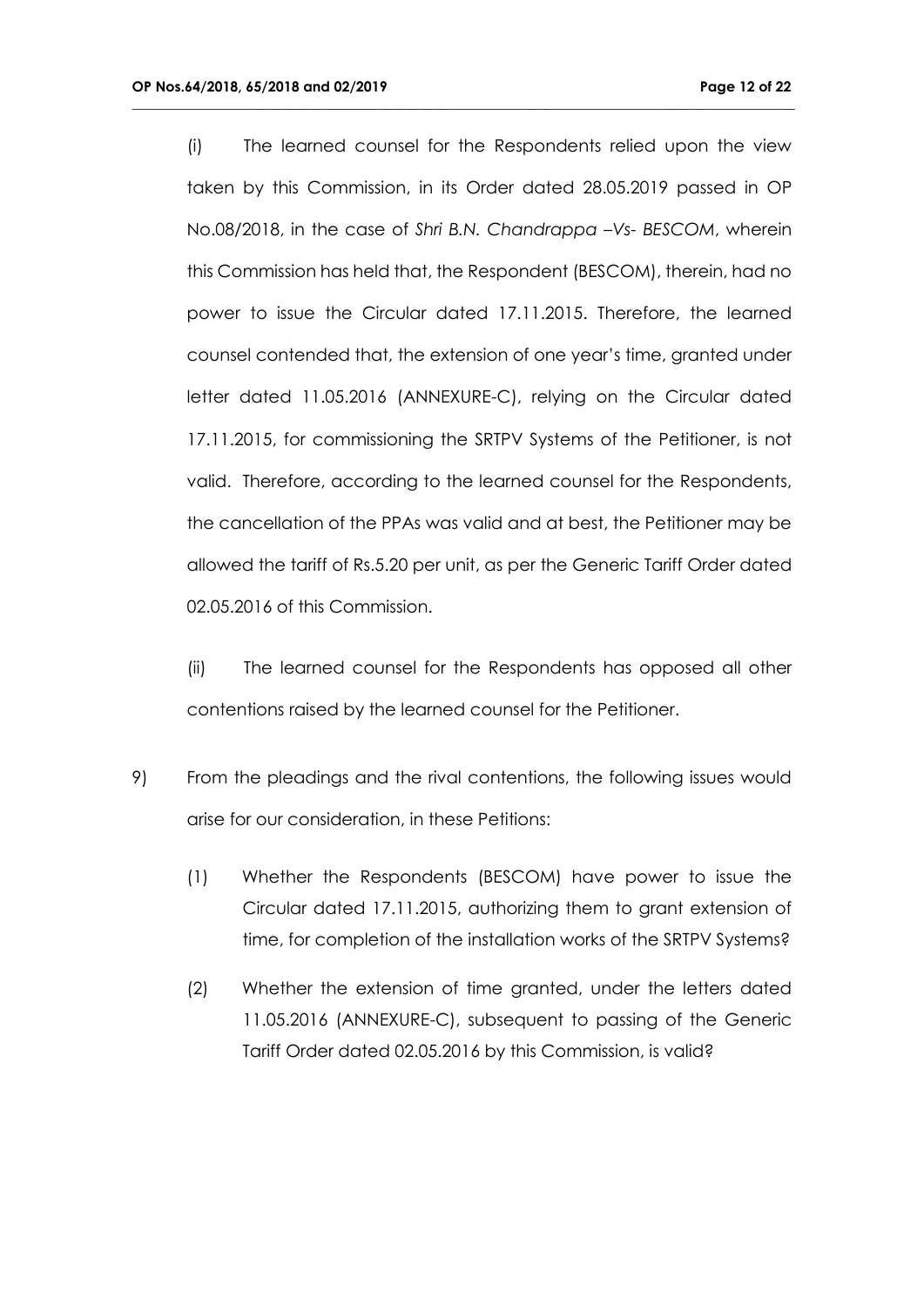(3) Whether the Petitioner proves that, the Respondents (BESCOM) are estopped from denying the extension of time to the Petitioner, on any ground?

- (4) Whether the Petitioner, even in the case of delay in commissioning of the SRTPV Systems, is entitled to the tariff of Rs.5.67 per unit, as per the Generic Tariff Order dated 02.05.2016 of this Commission?
- (5) Whether the Petitioner is entitled to interest from April, 2017, for the amounts found due towards payment of energy delivered, till the date of payment of the said amounts?
- (6) What Order?
- 10) After considering the pleadings and the submissions of the parties our findings on the above issues are as follows:
- 11) **ISSUE No.(1):** *Whether the Respondents (BESCOM) have power to issue the Circular dated 17.11.2015, authorizing them to grant extension of time, for completion of the installation works of the SRTPV Systems?*
- (a) Pursuant to the applications file by the Petitioner, requesting for approval for installing the SRTPV Systems, the Executive Engineer concerned of the O&M Division, BESCOM, Kolar issued approvals dated 02.12.2015 (ANNEURE-B), in Format No.6, granting 180 days for commissioning the SRTPV Systems, failing which the approvals would be treated as cancelled. Subsequently, the said Executive Engineer granted the extension of time of one year, at the request of the Petitioner, as per the letter dated 11.05.2016 (ANNEXURE-C), acting under the Circular dated 17.11.2015, issued by the BESCOM. The parties have not produced the said Circular. The OM dated 18.05.2016 (ANNEXURE-R1), produced by the Respondents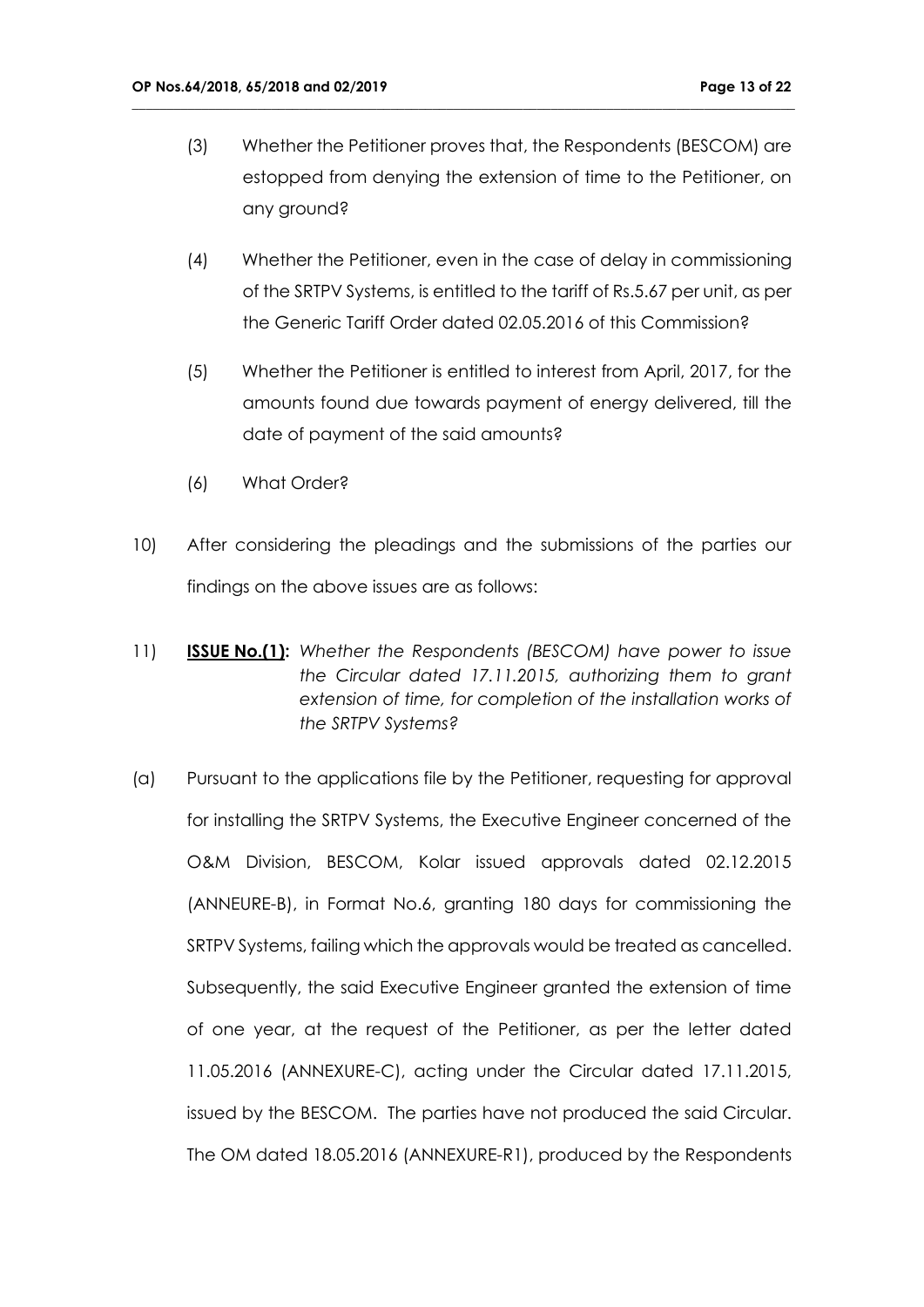(BESCOM) states that the said Circular dated 17.11.2015 has been withdrawn, with immediate effect. This Circular is on the BESCOM's Website. The said Circular states that, the Corporate Office had received many letters, requesting for extension of time limit, for installation of the SRTPV Systems, since the processing of loans would take much time and the present 180 days' time for completion was not sufficient, thereby the Processing Committee discussed this issue on 16.09.2015 and decided to extend the time limit, after collecting certain re-registration fees, from six months to twelve months, as indicated in the said Circular.

**\_\_\_\_\_\_\_\_\_\_\_\_\_\_\_\_\_\_\_\_\_\_\_\_\_\_\_\_\_\_\_\_\_\_\_\_\_\_\_\_\_\_\_\_\_\_\_\_\_\_\_\_\_\_\_\_\_\_\_\_\_\_\_\_\_\_\_\_\_\_\_\_\_\_\_\_\_\_\_\_\_\_\_\_\_\_\_\_\_\_\_\_\_\_\_**

(b) The Government of Karnataka issued the Solar Policy dated 22.05.2014 and fixed a target for installation of 400 MW capacity gird-connected SRTPV installations. Pursuant to it, the Respondents (BESCOM) launched the Guidelines for installing the grid-connected SRTPV Systems on the Roof Top of the Consumers' Buildings. A complete set of the SRTPV Guidelines are on the BESCOM's Website. This Commission, in its letter dated 27.08.2014, had approved the Guidelines, before it was published by the BESCOM on its Website. While approving the Guidelines, the Commission intimated that the Standard Format of the PPA, to be entered into between the Distribution Licensee and the Consumers, would be finalized and sent to the BESCOM. Accordingly, this Commission, by its Order dated 16.09.2014, approved the PPA Format and sent it to the BESCOM, supplementing the Guidelines. The Guidelines approved by this Commission provided that, after obtaining the Feasibility Report, approval should be issued, either in Format No.5 or Format No.6, for installation of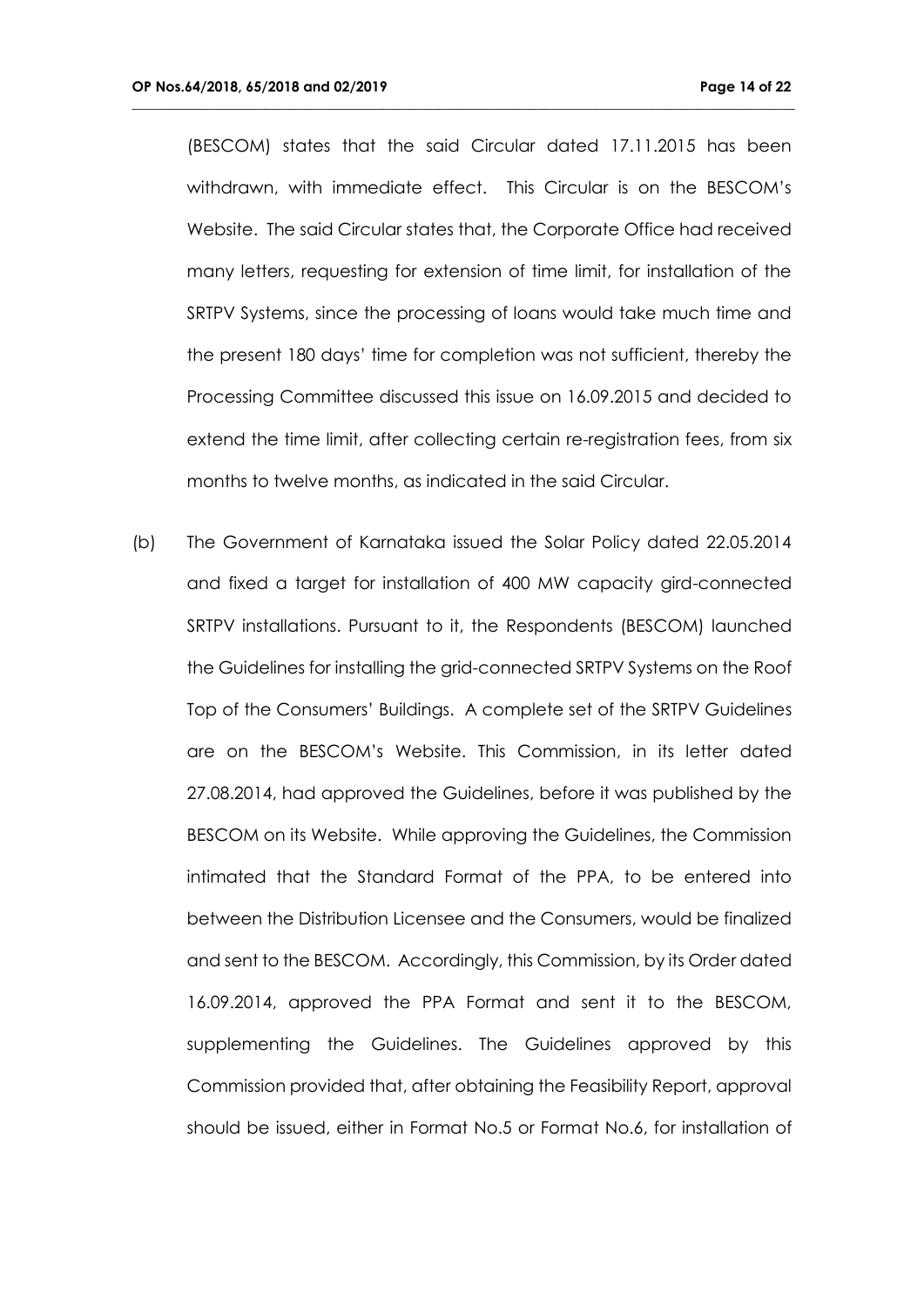the SRTPV System, allowing 180 days for commissioning of the SRTPV System. When such a Format was approved by this Commission, thereafter the Respondents (BESCOM) cannot issue a Circular, without the approval of the Commission, for extension of time. Therefore, the Respondents (BESCOM) cannot unilaterally decide to alter such material term in the Guidelines.

**\_\_\_\_\_\_\_\_\_\_\_\_\_\_\_\_\_\_\_\_\_\_\_\_\_\_\_\_\_\_\_\_\_\_\_\_\_\_\_\_\_\_\_\_\_\_\_\_\_\_\_\_\_\_\_\_\_\_\_\_\_\_\_\_\_\_\_\_\_\_\_\_\_\_\_\_\_\_\_\_\_\_\_\_\_\_\_\_\_\_\_\_\_\_\_**

- (c) For the above reasons, we answer Issue No.(1), in the negative.
- 12) **ISSUE No.(2):** *Whether the extension of time granted, under the letters dated 11.05.2016 (ANNEXURE-C), subsequent to passing of the Generic Tariff Order dated 02.05.2016 by this Commission, is valid?*
- (a) This Commission has periodically determined the generic tariff for supply of energy, from the Renewable Sources, to the Distribution Licensees, based on the relevant financial and technical parameters, of which, the Capital Cost of the Generating Plant being a major component. Because of the advancement in technology and production efficiency, in the case of Solar Power Plants, the tariff is on a downward trend, in recent years. Therefore, the Commission has been revising the tariff, whenever it was found necessary. Accordingly, this Commission, by its Order dated 02.05.2016, has determined the generic tariff for the SRTPV Systems. While stating the applicability of this Order, the Commission has noted as follows:

#### *"5. Applicability of the Order:*

*The Commission, in supersession of its Order dated 10th October, 2013, decides that the norms and tariff determined in this Order shall be applicable to all new grid connected solar rooftop and small solar photovoltaic power plants, entering into Power Purchase Agreement (PPA) and*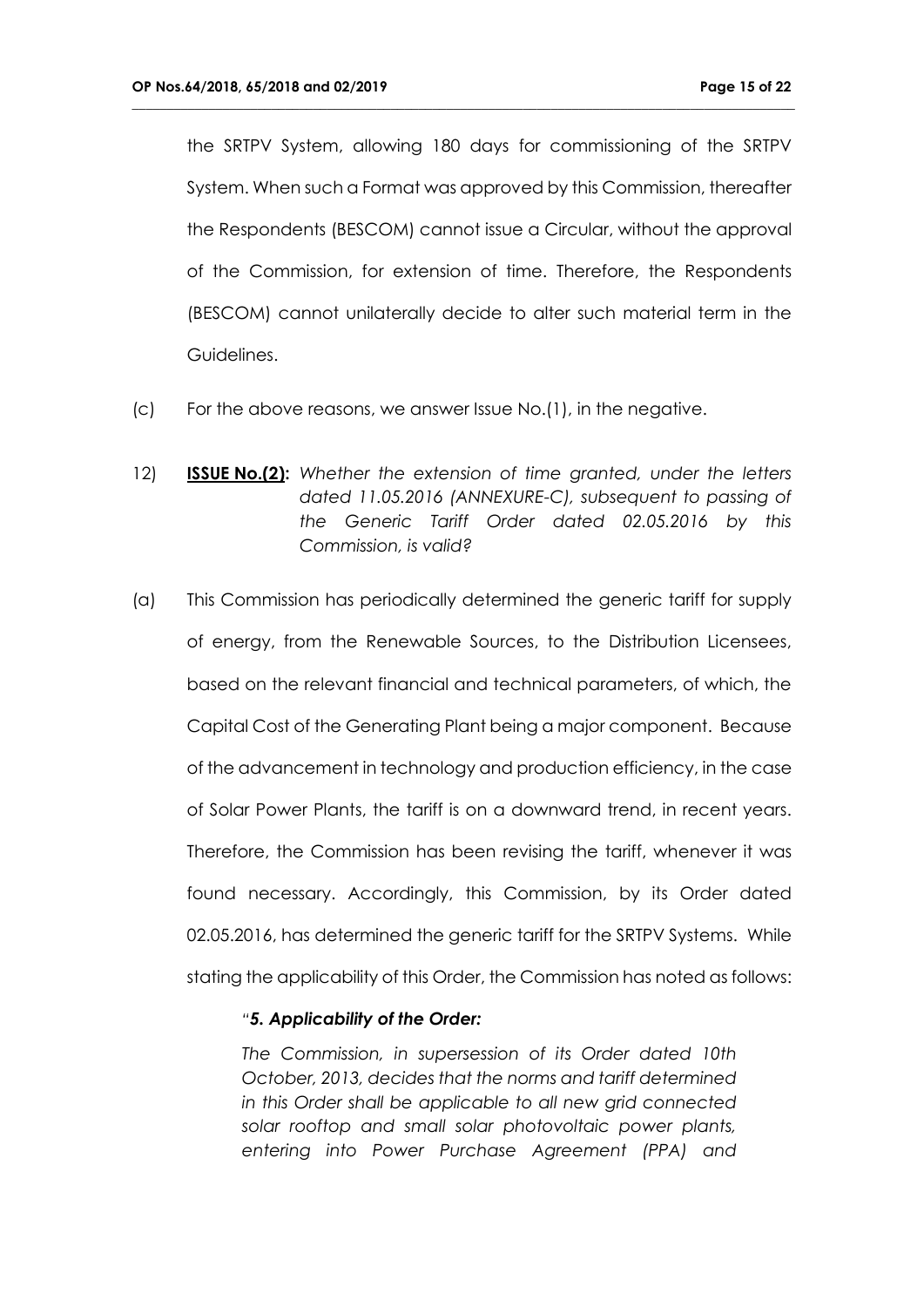*commissioned on or after 2nd May, 2016 and upto 31st March, 2018.* 

**\_\_\_\_\_\_\_\_\_\_\_\_\_\_\_\_\_\_\_\_\_\_\_\_\_\_\_\_\_\_\_\_\_\_\_\_\_\_\_\_\_\_\_\_\_\_\_\_\_\_\_\_\_\_\_\_\_\_\_\_\_\_\_\_\_\_\_\_\_\_\_\_\_\_\_\_\_\_\_\_\_\_\_\_\_\_\_\_\_\_\_\_\_\_\_**

*In respect of plants for which PPAs that have been entered into prior to 1st May, 2016 and are commissioned within the period of time as stipulated by the ESCOMs concerned or the Commission prior to the date of issue of this Order, the the tariff as per the Commission's Order dated 10th October, 2013 shall be applicable. Such plants shall be eligible for the revised tariff as per this Order if they are not commissioned within the stipulated time period and there shall be no extension in time period for commissioning them after the effective date of this Order.*

*The Commission notes that even if it considers a liberal solar power capacity addition target for the State, the investments made in the solar power generation so far*  indicates that such target is almost achieved and hence it *may not be prudent to allow further capacity addition. The Commission deems it necessary to specify that the tariff determined in this order shall be limited only to an aggregate capacity addition of 400 MW by all the ESCOMs in the State for the effective period of this Order. Further out of such 400 MW capacity, 300 MW capacity shall be reserved for domestic, hospital and educational institutions which would be eligible for gross metering, as detailed in the later part of this Order.* 

*The tariff determined and other norms specified in this Order shall be applicable for the term of the PPAs entered into in respect of projects covered by this Order. The Commission would take up review of this Order, if deemed necessary, before the end of the effective period of this Order."*

(b) The above paragraph of the Generic Tariff Order dated 02.05.2016 makes it clear that the PPA entered into, with a tariff determined under the Generic Tariff Order dated 10.10.2013, in respect of the SRTPV Systems, would be governed by the lesser tariff, as determined in the said Order dated 02.05.2016, in case the SRTPV Systems were not commissioned within the stipulated period and further that, there should not be any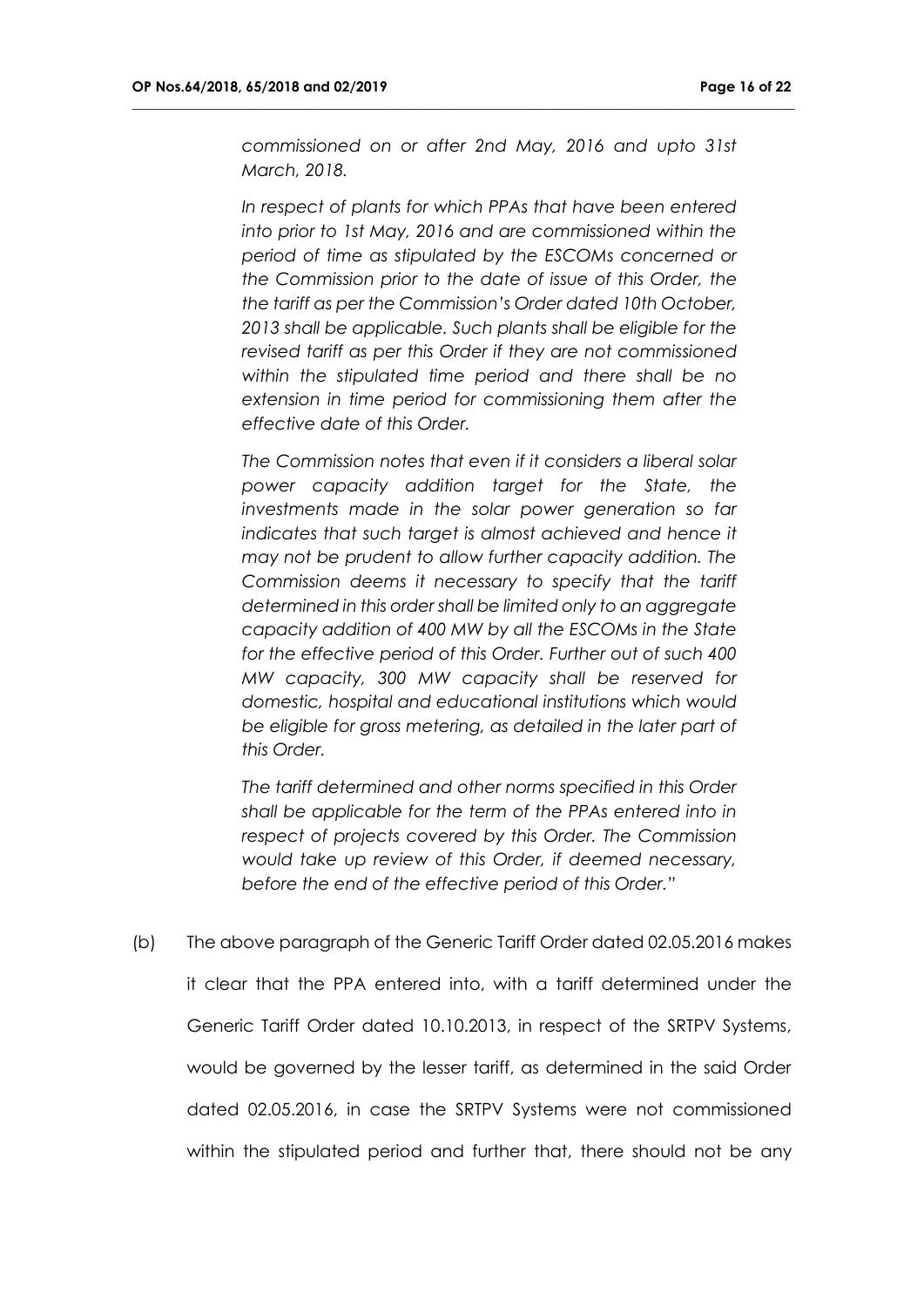extension in time period for commissioning them, after the Effective Date of the said Order. Therefore, subsequent to the Generic Tariff Order dated 02.05.2016, for any delay in commissioning of the SRTPV Systems, there cannot be any extension of time for commissioning the said Systems and they should be governed by the lesser tariff, as determined in the said Order.

**\_\_\_\_\_\_\_\_\_\_\_\_\_\_\_\_\_\_\_\_\_\_\_\_\_\_\_\_\_\_\_\_\_\_\_\_\_\_\_\_\_\_\_\_\_\_\_\_\_\_\_\_\_\_\_\_\_\_\_\_\_\_\_\_\_\_\_\_\_\_\_\_\_\_\_\_\_\_\_\_\_\_\_\_\_\_\_\_\_\_\_\_\_\_\_**

(c) In view of such a provision contained in the Generic Tariff Order dated 02.05.2016, the concerned Officials of the Respondents (BESCOM) could not have granted extension of time, vide letters dated 11.05.2016 (ANNEXURE-C). Any official(s) of the Respondents (BESCOM) could not have relied upon the Circular dated 17.11.2015, for extending the time, as the said Circular stands annulled subsequent to passing of the Generic Tariff Order dated 02.05.2016. This Commission wrote a D.O. letter dated 06.05.2016 to the Energy Department, Government of Karnataka, requesting the Government to instruct the ESCOMs, not to grant the extension of time for commissioning of the SRTPV Systems. In turn, the Energy Department, Government of Karnataka, by its letter dated 13.05.2016, instructed all the ESCOMs, to abide by the instructions issued by this Commission, not to grant the extension of time. Soon, thereafter, the Respondents (BESCOM) issued the Official Memorandum dated 18.05.2016 (ANNEXURE-R1), withdrawing the Circular dated 17.11.2015. It is an established principle that, whenever the extension of time for commissioning the Power Projects affects the tariff, such extension could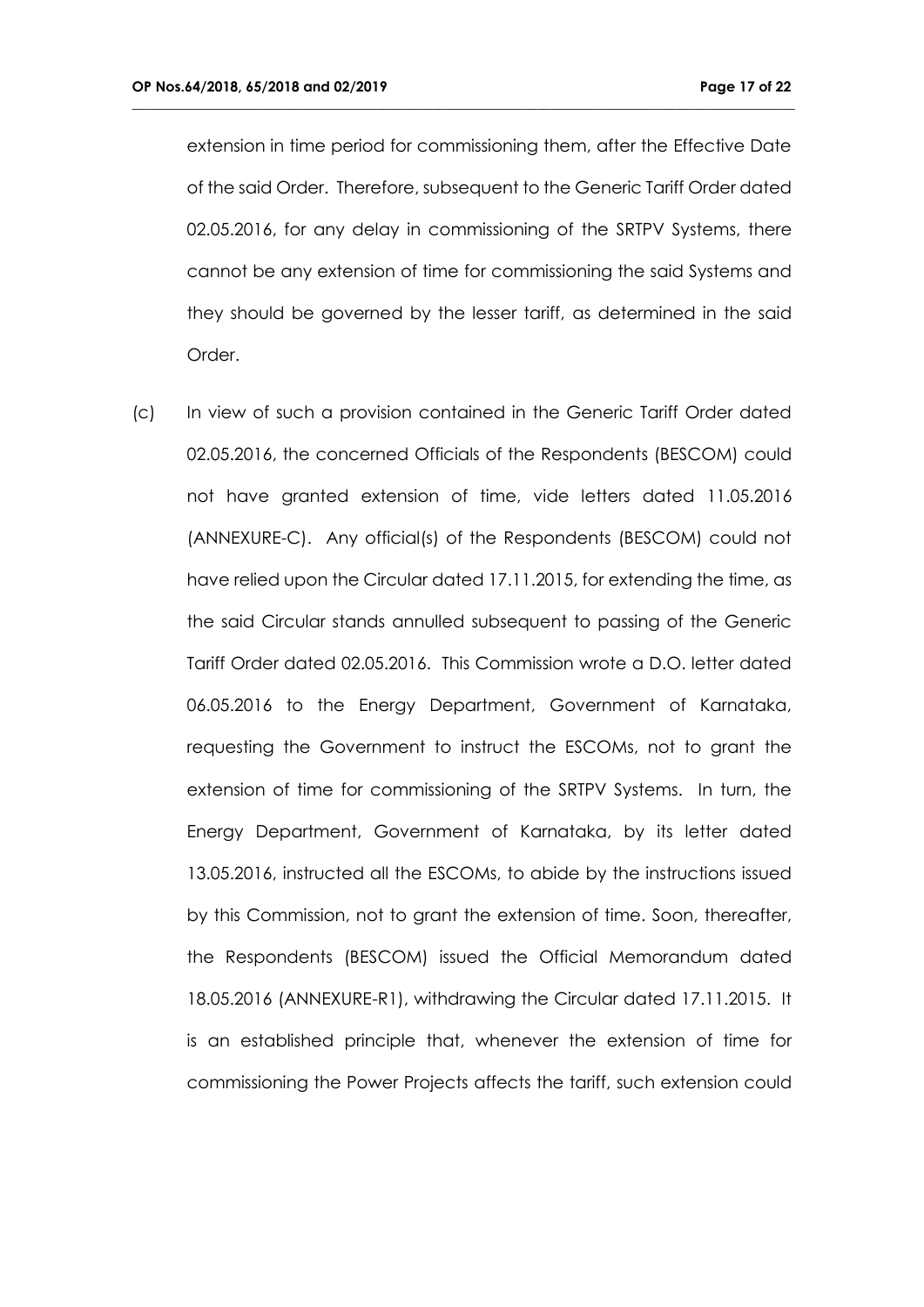be granted only by this Commission or with the approval of this Commission.

- (d) For the above reasons, we hold that, the Executive Engineer concerned of the O&M Division, BESCOM, Kolar, could not have issued the letters dated 11.05.2016 (ANNEXURE-C), granting one year's time from the date of the said letter, for commissioning the SRTPV Systems of the Petitioner.
- (e) Therefore, we answer Issue No.(2), in the negative.
- 13) **ISSUE No.(3):** *Whether the Petitioner proves that, the Respondents (BESCOM) are estopped from denying the extension of time to the Petitioner, on any ground?*
- (a) It is an established principle that, there cannot be any *estoppel* against a statute. As already noted, the Respondents (BESCOM) could not have extended the time for commissioning the SRTPV Systems, without the approval of this Commission. In such circumstance, the Petitioner cannot plead the principle of *estoppel* against the Respondents (BESCOM).
- (b) Assuming that the Petitioner can take the defence of *estoppel*, he has to prove the same, by producing cogent evidence. The Petitioner has not produced any such evidence to establish that, he was put to a disadvantageous position by the withdrawal of the extension of time granted. Without producing evidence to this effect, the Petitioner cannot make out a case for *estoppel*.
- (c) For the above reasons, we answer Issue No.(3), in the negative.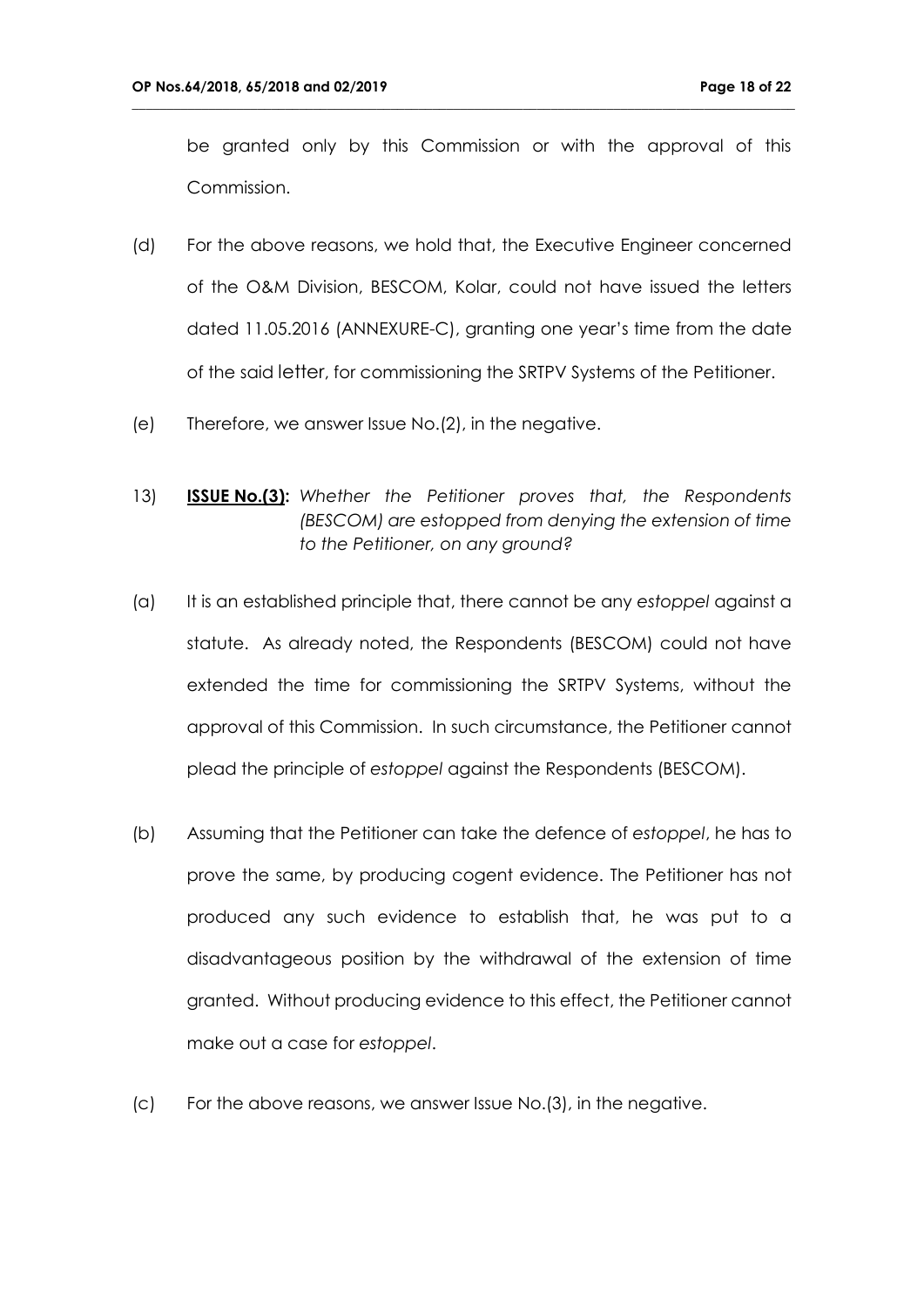14) **ISSUE No.(4):** *Whether the Petitioner, even in the case of delay in commissioning of the SRTPV Systems, is entitled to the tariff of Rs.5.67 per unit, as per the Generic Tariff Order dated 02.05.2016 of this Commission?*

- (a) The Generic Tariff Order dated 02.05.2016 provides for a tariff of Rs.5.67 per unit, without Capital Subsidy, for the SRTPV Systems, with an installed capacity of above 100 KW and up to 500 KW. We are of the considered opinion that, the Petitioner is entitled to this tariff of Rs.5.67 per unit, in respect of his SRTPV Systems, as the installed capacity of the said SRTPV Systems is not more than 500 KW. The tariff of Rs.5.20 per unit, without Capital Subsidy, is applicable, only to the SRTPV Systems with an installed capacity of above 500 KW and up to 1 MW, as per the said Generic Tariff Order dated 02.05.2016.
- (b) For the above reasons, we answer Issue No.(4), in the affirmative.
- 15) **ISSUE No.(5):** *Whether the Petitioner is entitled to interest from April, 2017, for the amounts found due towards payment of energy delivered, till the date of payment of the said amounts?*
- (a) The Respondents (BESCOM) have cancelled all the three PPAs dated 02.12.2015 (ANNEXURE-A), vide letters dated 30.12.2016 (ANNEXURE-R2). The Petitioner has contended that, the cancellation of the PPAs, vide letters dated 30.12.2016 (ANNEXURE-R2), is illegal and the Respondents have not followed the procedure laid down for the termination of the PPAs. The Petitioner has not challenged the cancellation of the PPAs. The approvals dated 02.12.2015 (ANNEXURE-B), provide for 180 days for commissioning the SRTPV Systems, failing which, the said approvals would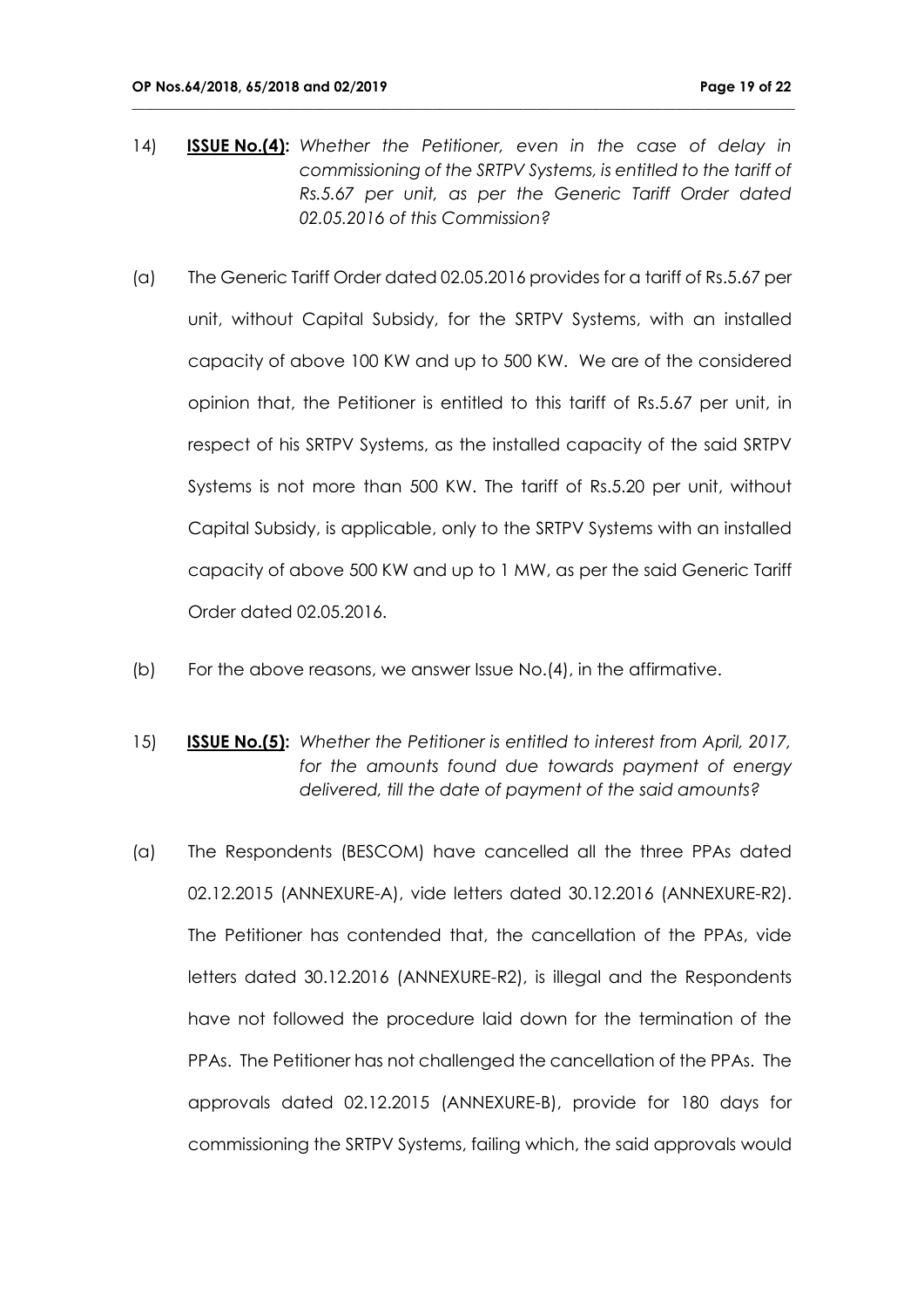be treated as cancelled. In the absence of the approvals, the PPAs cannot come into existence. Therefore, in the event, the approvals for installation of the SRTPV Systems stood cancelled, for any reason, the PPAs can also be treated as cancelled, for the delay in commissioning of the SRTPV Systems. In such circumstance, the cancellation of the PPAs, vide letters dated 30.12.2016 (ANNEXURE-R2), cannot be said to be a void document. In that event, it was required for the Petitioner to specifically pray for setting aside the cancellation of the PPAs. However, this Commission has passed the Order bearing No.KERC/S/F-31/Vol-382/1285 dated 07.11.2017, "*In the matter of Tariff Order for SRTPV Plants violating the norms specified for implementation of the SRTPV Plants*", giving certain reliefs for the Projects commissioned with certain violations. The relevant part of the relief as applicable to the Petitioner, as per the said Order dated 07.11.2017, is as follows:

**\_\_\_\_\_\_\_\_\_\_\_\_\_\_\_\_\_\_\_\_\_\_\_\_\_\_\_\_\_\_\_\_\_\_\_\_\_\_\_\_\_\_\_\_\_\_\_\_\_\_\_\_\_\_\_\_\_\_\_\_\_\_\_\_\_\_\_\_\_\_\_\_\_\_\_\_\_\_\_\_\_\_\_\_\_\_\_\_\_\_\_\_\_\_\_**

*"A consumer having executed a PPA with any ESCOM in respect of his/her proposed SRTPV Plant in terms of the Commission's Order dated 10.10.2013 but, having such a PPA cancelled for the delay in commissioning of the Project within the stipulated period, shall be allowed to commission the Project and shall be entitled for the revised tariff, as in the Commission's Order dated 02.05.2016 subject to he/she entering into a fresh PPA and commissioning the Project on or before 31.12.2017."*

The Respondents (BESCOM) have demanded the Petitioner to execute fresh PPAs, as required, but the Petitioner has not executed any such fresh PPAs. Therefore, the supply of energy, if any, from the SRTPV Systems of the Petitioner, is not under any Supply Agreements with the Respondents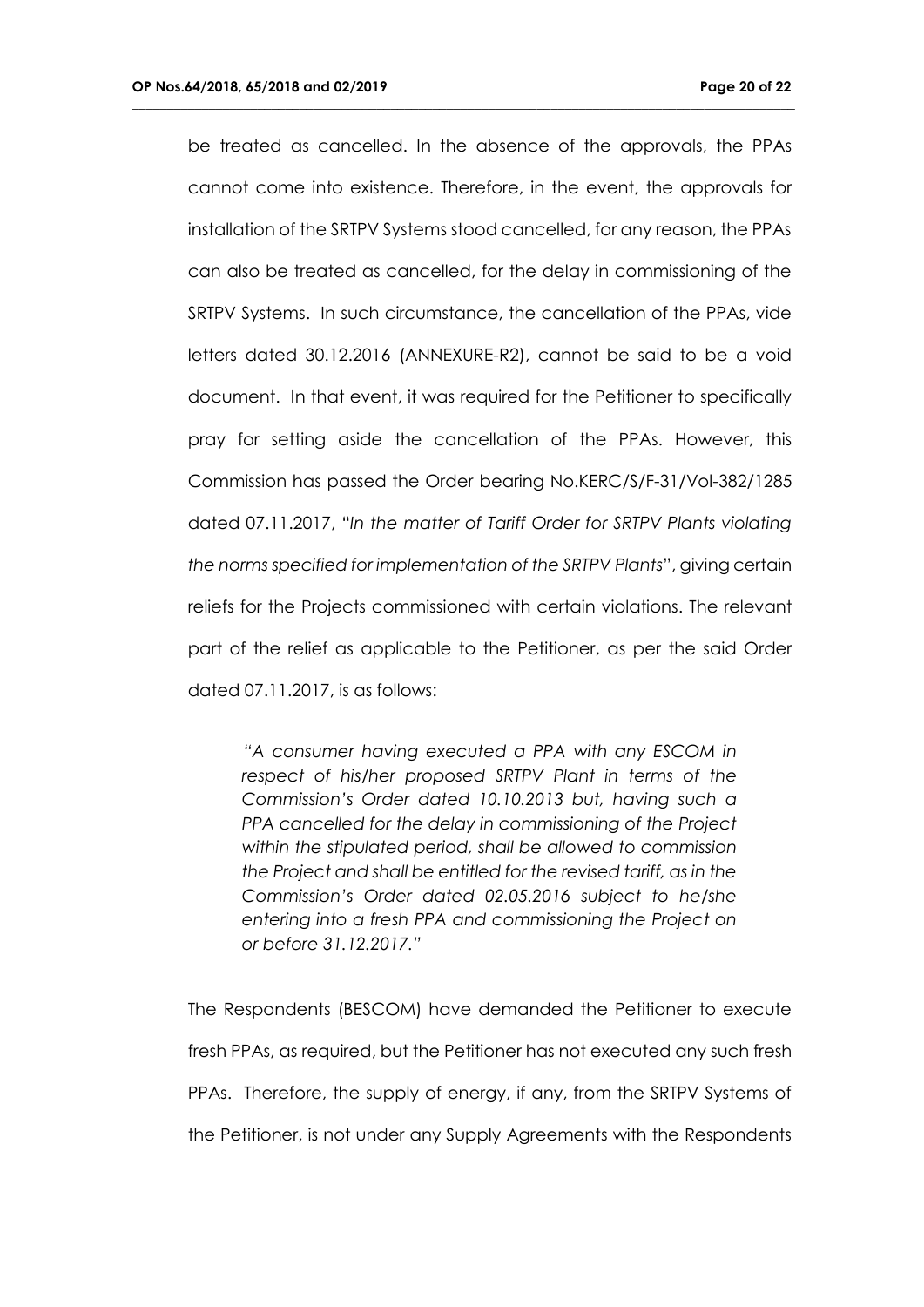(BESCOM) or by virtue of any Order passed by this Commission. In that event, the Petitioner cannot claim any interest, for the amounts that may be found due, towards payment for the energy delivered, from April, 2017.

**\_\_\_\_\_\_\_\_\_\_\_\_\_\_\_\_\_\_\_\_\_\_\_\_\_\_\_\_\_\_\_\_\_\_\_\_\_\_\_\_\_\_\_\_\_\_\_\_\_\_\_\_\_\_\_\_\_\_\_\_\_\_\_\_\_\_\_\_\_\_\_\_\_\_\_\_\_\_\_\_\_\_\_\_\_\_\_\_\_\_\_\_\_\_\_**

(b) For the above reasons, we answer Issue No.(4), in the negative.

#### 16) **ISSUE No.(6):** *What Order?*

For the foregoing reasons, we pass the following:

#### **ORDER**

- (a) It is declared that, the Petitioner, in all these Petitions, is not entitled for any of the reliefs, sought for, on the grounds urged in the Petitions;
- (b) The Petitioner shall be paid a tariff of Rs.5.67 (Rupees Five and Paise Sixty Seven only) per unit, under net metering, for the electricity generated and injected into the Grid from his SRTPV Systems, for a period of 25 (Twenty Five) years from the date of commissioning of the SRTPV Systems, upon entering into appropriate fresh PPAs with the Respondents (BESCOM), within 4 (four) weeks from the date of this Order;
- (c) In the event of the Petitioner entering into fresh PPAs with the Respondents (BESCOM), as mentioned above, the Respondents (BESCOM) shall pay to the Petitioner, for the energy injected into the Grid, from the dates of commissioning of the SRTPV Systems, till the date of execution of the fresh PPAs, at the tariff of Rs.5.67 (Rupees Five and Paise Sixty Seven only) per unit, after making necessary adjustments of the payments made, if any, within 4 (four) weeks from the date of execution of the fresh PPAs;